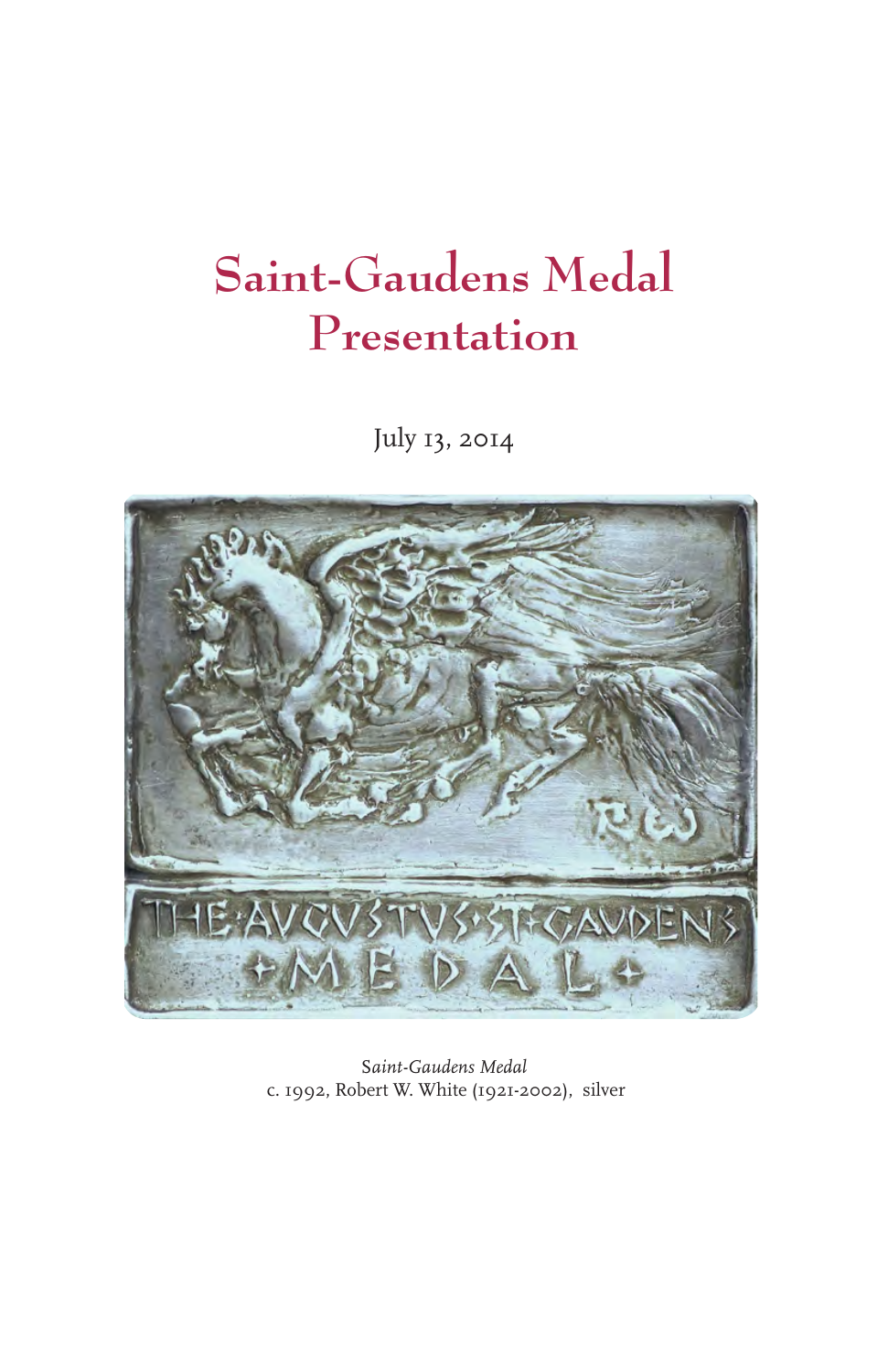## **The Saint-Gaudens Medal**

**THE SAINT-GAUDENS MEDAL** was established in 1988 and intended<br>for, "such persons who, by their talents and beneficence, have made a<br>distinguished contribution to the arts in America in the high tradition for, "such persons who, by their talents and beneficence, have made a distinguished contribution to the arts in America in the high tradition of Augustus Saint-Gaudens." And it has been our practice to award the medal to those whose efforts have added to our knowledge, understanding and appreciation of Saint-Gaudens and the Cornish Colony.

The medal has been given eight times in the past 26 years. It was last given in 2006 to Earl A. Powell, III, Director of the National Gallery of Art in Washington, D.C., which helped to conserve and now displays the plaster Shaw Memorial that was once here at the park. Other recipients of the medal include artists, such as Walker Hancock; author Burke Wilkinson; and benefactors of the site, including Eric Lagercrantz, who made possible the preservation of Blow-Me-Down Farm, now part of the park, and New Hampshire philanthropist Rosamond Putnam.

The medal awarded today to Mr. Atkinson, and pictured on the program, was designed in 1992 by the late Robert W. White. Bobby White was an artist, a longtime Trustee of the Memorial, and grandson of the architect Stanford White who was a frequent collaborator on projects with Saint-Gaudens.





*Onatoga in the Forest* George DeForest Brush 1888, oil on canvas *Gift of James B. Atkinson and Gretchen Holm*

*Diana* Frances Housten 1905, pastel on paper *Gift of James B. Atkinson and Gretchen Holm*

## **James B. Atkinson**

**J AMES ATKINSON** is a historian and scholar, collector and donor, Friend of the Memorial and the park, and a sometime portrayer of the great Saint-Gaudens himself, along with his wife Gretchen Holm, as Gussie. His talents and generosity have been enormously beneficial to the park – its special projects and its collections



– and to public knowledge about Saint-Gaudens and the Cornish Colony. Mr. Atkinson is author (with the late Virginia Colby) of the book *Footprints of the Past,* a definitive encyclopedia of Cornish Colony artists. He has been a colleague and collaborator with park staff in his capacity as president of the Cornish Historical Society. He has been a prodigious collector of Cornish Colony art, with a collection of about 100 works, and historical material. Mr. Atkinson has made the park beneficiary of a significant portion of these works, significantly expanding the park's Cornish Colony collection. Highlights include, "Onatoga in the Forest" by George DeForest Brush, "Washington's Farewell to His Officers" by Paul Manship, study for "The Artist's Daughter" by William Zorach, and prints, as well as a copper etching plate by Stephen Parrish. Other works include pottery, drawings and prints, painted portraits by Carlotta Saint-Gaudens and sculpture by two of Saint-Gaudens's assistants: "Theodore Roosevelt" by James Earle Fraser and "Memorial Plaque for the Battleship Maine" by Charles Keck.

Mr. Atkinson and Ms. Holm will also be remembered by many for their portrayals of Mr. and Mrs. Saint-Gaudens in the 2005 production of "A Masque of 'Ours' or The Gods and the Golden Bowl," segments of which appear in the interpretive film about Saint-Gaudens shown at the park, and as as a special feature of the PBS DVD *Augustus Saint-Gaudens: Master of American Sculpture.*

> Welcome and opening remarks *Byron Bell, President of the Saint-Gaudens Memorial*

Comments about James Atkinson *Rick Kendall, Superintendent of the Saint-Gaudens NHS* 

Presentation of the Medal to James B. Atkinson

Followed immediately by the concert – *Occasional Music for Early Winds and Plucked Strings*